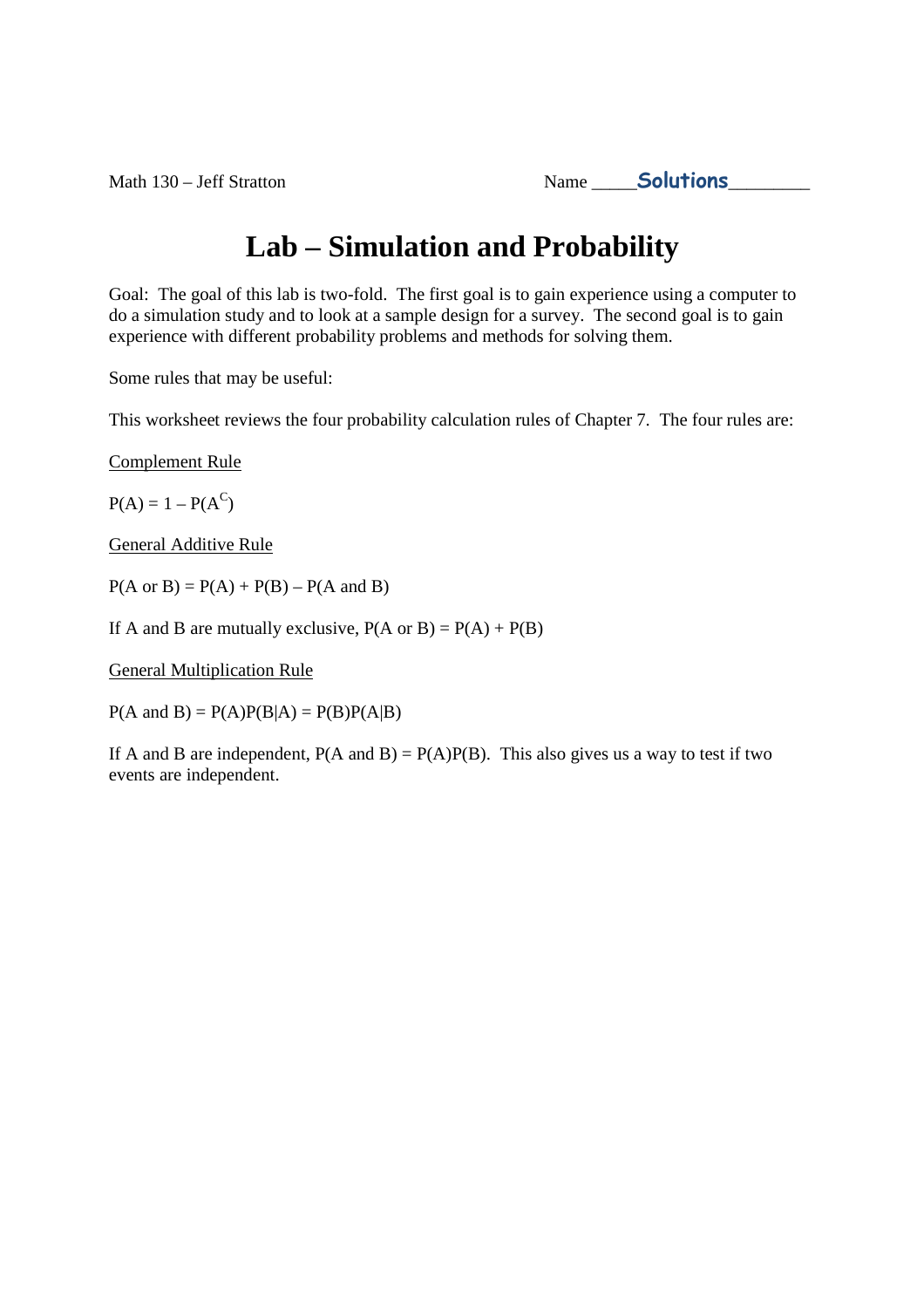# **Simulation**

Goal: To gain experience with a simulation, and to review and discuss the sample design of a survey.

## **Part 1 – The Birthday Paradox**

We'll start by using simulation to study a famous statistical example known as the "Birthday" Paradox." Suppose you are in a room with 24 other people. What are the chances that at least two people in the room have the same birthday? By birthday here I mean just the same day of the year, and am not worrying about the actual year of birth.

1. What would you guess this probability to be? No need for any calculation or anything, just take a stab at it.

The probability is difficult to calculate mathematically, but we can use simulation to investigate this. We'll begin with the following information:

- There are 365 days in a year. (We will ignore leap years).
- There are 25 people in the room. (You and 24 others).
- Each person could have any day of the year as his or her birthday, so each birthday is equally likely.

A trial in this case consists of looking at a class of 25 people, generating a birthday for each of them, and seeing if there are any in common.

Start your simulation with 1 room of 25 people:

### Click on: **Distributions Continuous Distributions Uniform Distribution Sample from uniform distribution**

- Set the minimum to 1 and the maximum to 365.
- We'll simulate 30 classrooms. Set the number of samples (rows) as 30 and set the number of observations (columns) to 25.
- Uncheck the "Sample Means" box.
- Click OK
- Go back to the R commander window and click the "View data set" button

To see if there is overlap, we can go through the row of data and look for any days that are the same. This is still tedious, though. We can get R to do this work for us.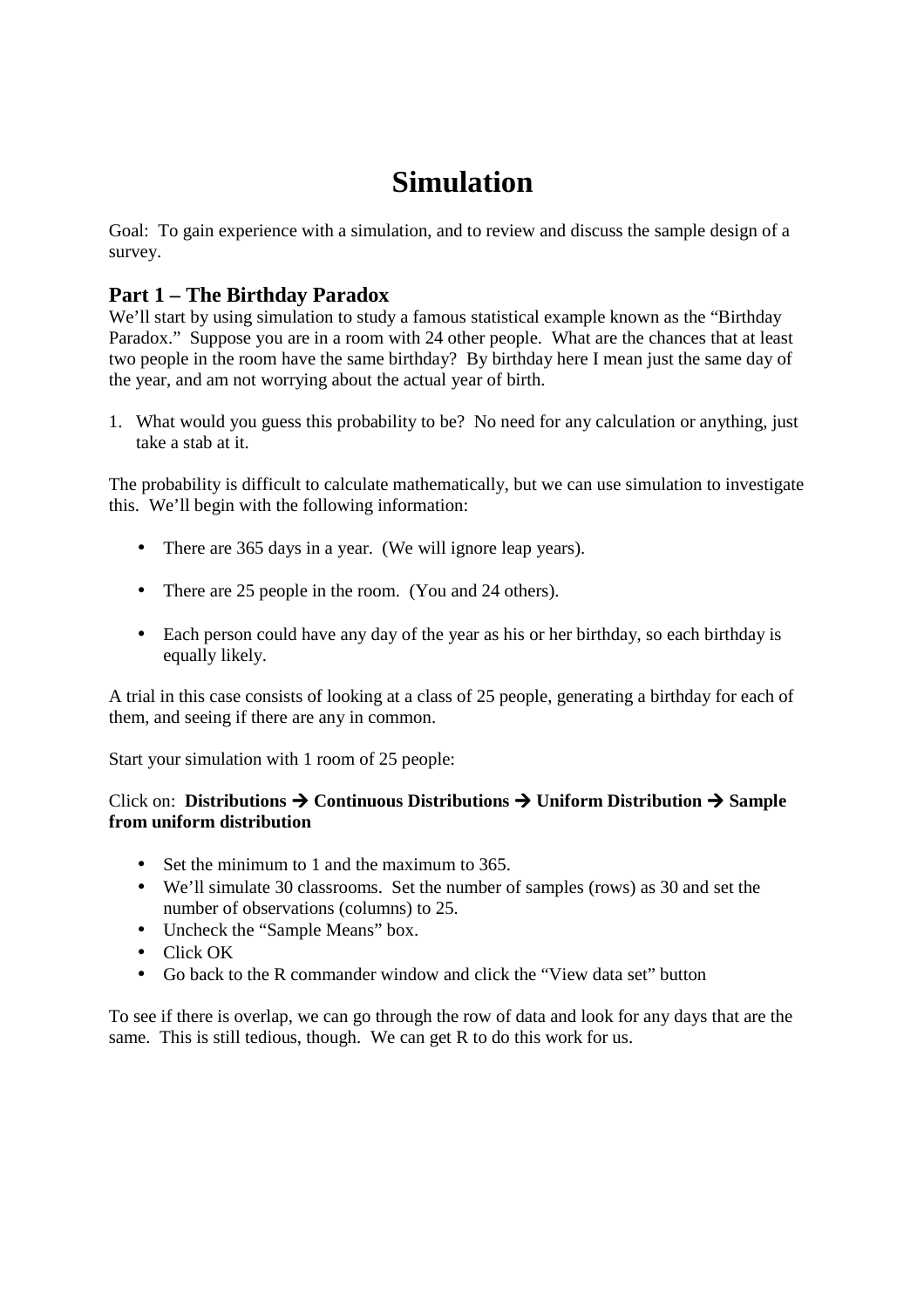|               | 7% troundedsim |         | - 10 ×  |     |
|---------------|----------------|---------|---------|-----|
|               | sample1        | sample2 | sample3 | sam |
| $_{\rm obs1}$ | 71             | 330     | 229     |     |
| obs2          | 350            | 261     | 90      |     |
| obs3          | 160            | 291     | 298     |     |
| obs4          | 44             | 38      | 280     |     |
| obs5          | 287            | 31      | 362     |     |
| obs6          | 7              | 212     | 216     |     |
| obs7          | 197            | 170     | 218     |     |
| obs8          | 198            | 333     | 240     |     |
| obs9          | 93             | 106     | 249     |     |
| obs10         | 175            | 350     | 357     |     |
| obs11         | 62             | 245     | 360     |     |
| obs12         | 324            | 133     | 20      |     |
| obs13         | 360            | 284     | 40      |     |
| obs14         | 191            | 188     | 20      |     |
| obs15         | 265            | 89      | 111     |     |
| obs16         | 102            | 255     | 299     |     |
| obs17         | 343            | 12      | 270     |     |
| obs18         | 147            | 2       | 24      |     |
| obs19         | 168            | 80      | 60      |     |
| obs20         | 105            | 289     | 59      |     |
| obs21         | 122            | 126     | 240     |     |
| obs22         | 209            | 116     | 174     |     |
| obs23         | 123            | 124     | 30      |     |
| obs24         | 273            | 230     | 253     |     |
| obs25         | 360            | 52      | 151     |     |
|               | ≺∣<br>III      |         |         |     |

First, we will have R round off the generated data. Paste the following code into the script window.

#### **roundedsim <- round(***datafilename***,0)**

Put the name of your generated data file in where I've put *datafilename*. Click on "Submit." We've created a new dataset **roundedsim** with the rounded values.

Now if you click on the "Dataset" window in R Commander you can change the data file to your new data file. Click on "View data set" to see your rounded data values.

It's still going to be tedious to look through this by hand to see if we have any matches. We can get R to summarize this for us. However, we need to manipulate the data a little bit. The problem is that R thinks in terms of variables as column vectors. The simulated data is terms of a row for each sample rather than a column. We need to transpose our data and save it as a data frame.

Paste the following code into the script window. **troundedsim <- as.data.frame(t(roundedsim))**

Now, you have a data set of 30 classrooms (as columns). We want a frequency summary of the birth days. To do that, we need to convert each sample to a factor.

#### Go to **Data**  $\rightarrow$  **Manage variables in active data set**  $\rightarrow$  **Convert numeric variables to factors**

Select all 30 columns and click OK. You'll get a bunch of annoying pop-up windows. You have to click on OK for each column.

Now, go to **Statistics Summaries Frequency distributions** and select all 30 samples. For each sample, you'll get something like this:

```
> .Table <- table(Newdata2$sample1) 
> .Table # counts for sample1 
  7 44 62 71 93 102 105 122 123 147 160 168 175 191 197 198 209 265 273 287 
  1 1 1 1 1 1 1 1 1 1 1 1 1 1 1 1 1 1 1 1 
324 343 350 360 
  1 1 1 2
```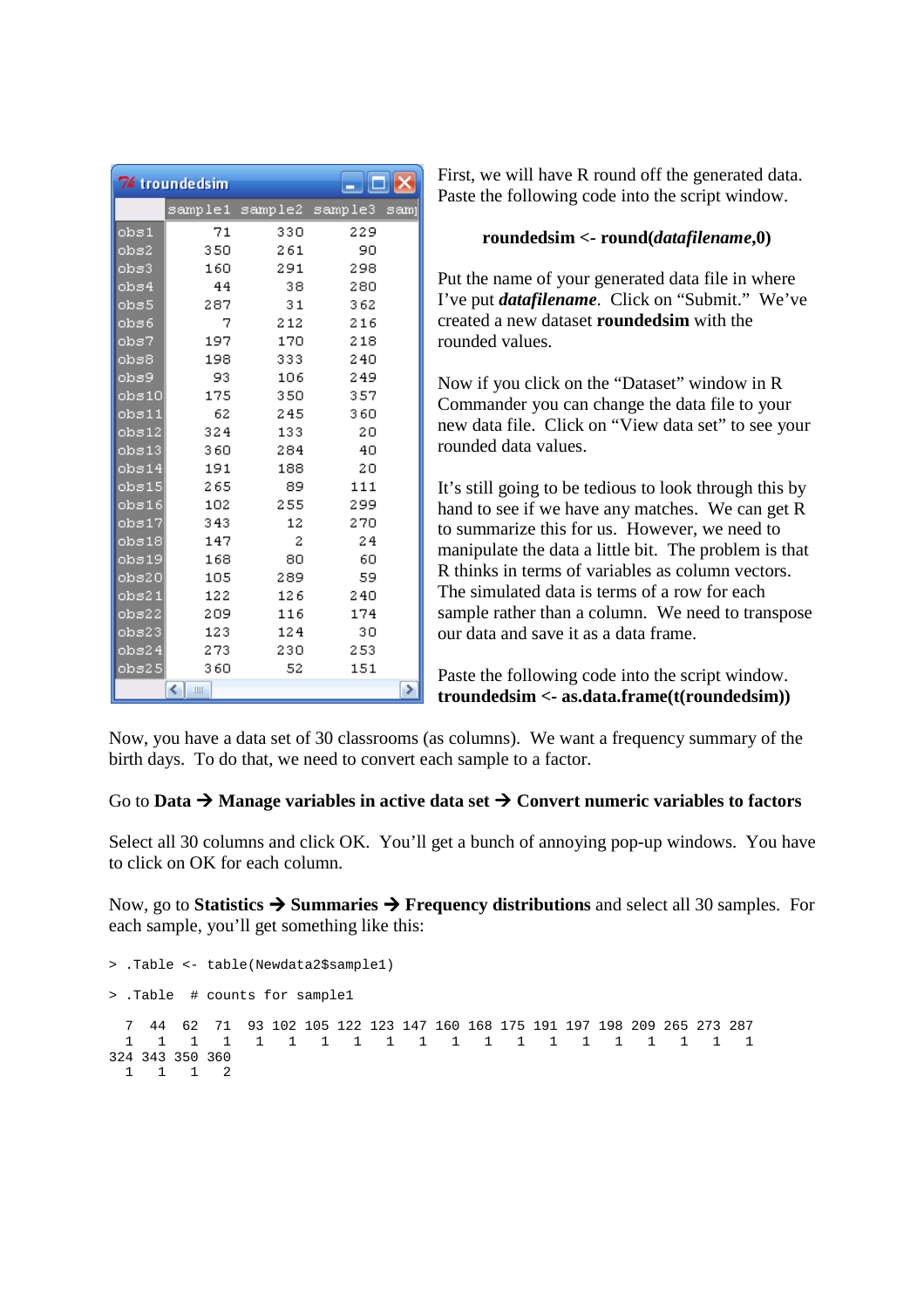```
> round(100*.Table/sum(.Table), 2) # percentages for sample1 
  7 44 62 71 93 102 105 122 123 147 160 168 175 191 197 198 209 265 273 287 
  4 4 4 4 4 4 4 4 4 4 4 4 4 4 4 4 4 4 4 4 
324 343 350 360 
  4 4 4 8
```
There's a listing for both frequencies and percentages. Check if any day was tallied multiple times. In this example, two students had a birthday on the  $360<sup>th</sup>$  day. Repeat this for all  $30$  days you simulated, and calculate the percentage of classes where at least one day occurred multiple times.

2. What percentage of your simulated classes had at least two people with the same birthday? How does this compare to your response to Q1? Are you surprised?

Answers will vary here.

3. How close is your experimental probability to the theoretical probability, which is 0.592?

Again, answers will vary here.

#### **Note: The true probability**

Note that "at least" means greater than or equal to 1. We can also calculate this as 1 minus the probability that no people match out of the 25.

Think of a sequence of 25 students. Student 1 can have any of the 365 days for their birthday. To avoid a match, though, Student 2 has the choice of only 364 days out of 365. Student 3 can choose from 363/365, and so on.

$$
1 - \left(\frac{364}{365}, \frac{363}{365}, \frac{362}{365}, \frac{340}{365}\right)
$$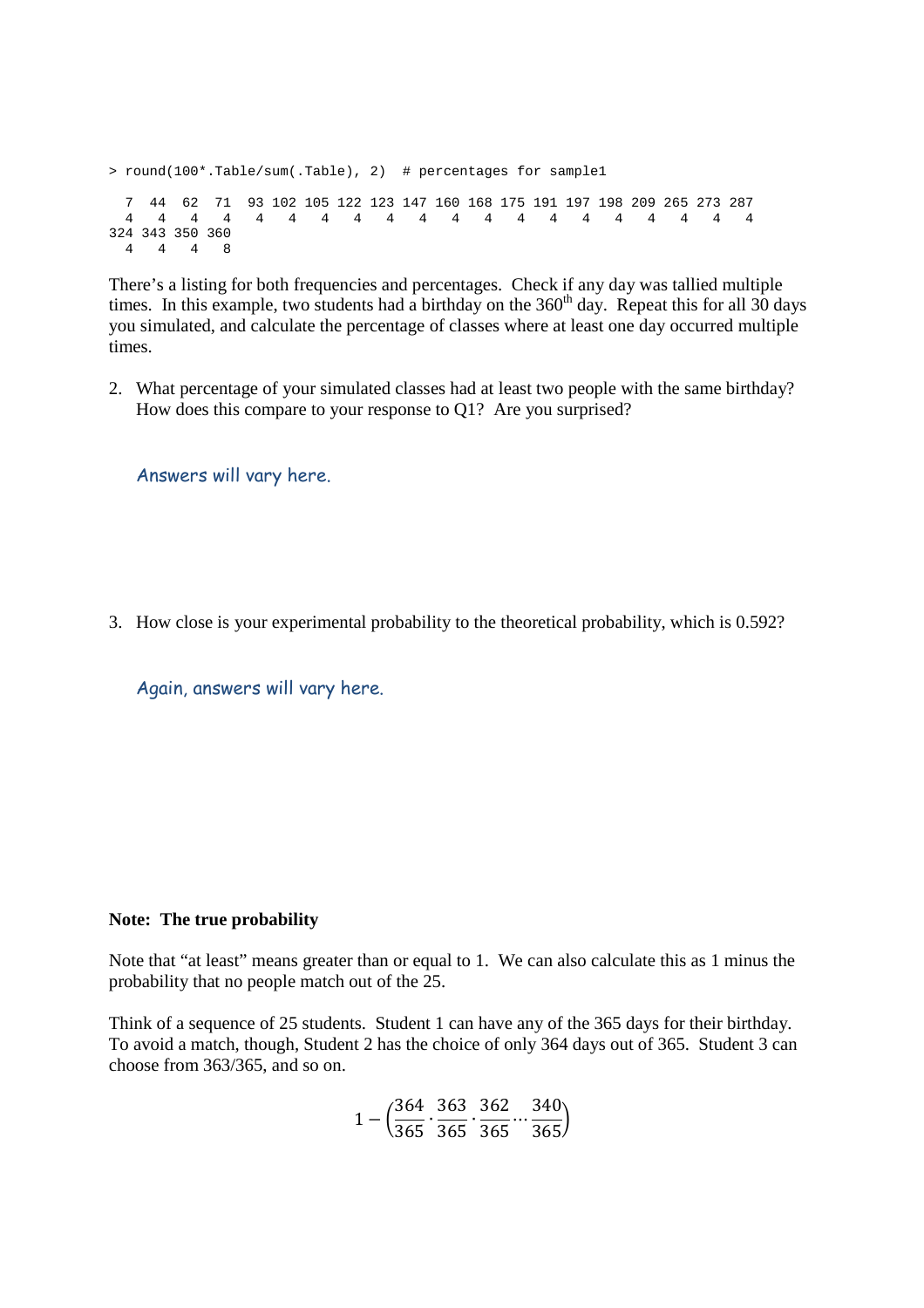### **Part 2 – Additional Discussion on Simulations**

For this part of the lab, discuss why each of the following simulations fails to model the real situation properly (Exercises 11.11, 11.12 on page 300).

4. Use a random integer from 0 through 9 to represent the number of heads that appear when 9 coins are tossed.

This strategy treats all sequences of heads and tails as equally likely, but a sequence with, say, 5 heads is more likely than one with 9 heads because there are many more ways to get a sequence with 5 heads.

5. A basketball player takes a foul shot. Look at a random digit, using and odd digit to represent a good shot and an even digit to represent a miss.

This strategy assumes that the basketball player has a 50-50 chance of making the foul shot, and it may be different from that. Most players shoot better than that.

6. Use five random digits from 1 through 13 to represent the denominations of the cards in a poker hand.

This strategy only deals with the card values, but doesn't account for the different suits in a card deck.

7. Use random numbers 2 through 12 to represent the sum of the faces when two dice are rolled.

This strategy has the same problem as in question 4. In this situation, the outcomes of 2 to 12 are not equally likely. You are more likely to get a sum of 7 than any other outcome.

8. Use a random integer from 0 through 5 to represent the number of boys in a family of 5 children.

This strategy has the same problem as in question 4. In this situation, the outcomes of, say, 2 boys are more probable than 0 boys. They are not equally likely.

9. Simulate a baseball player's performance at bat by letting  $0 =$  an out,  $1 =$  a single,  $2 =$  a double,  $3 = a$  triple, and  $4 = home$  run.

Again, this strategy treats all the events as equally likely, and they are not. An out is more likely than the other outcomes.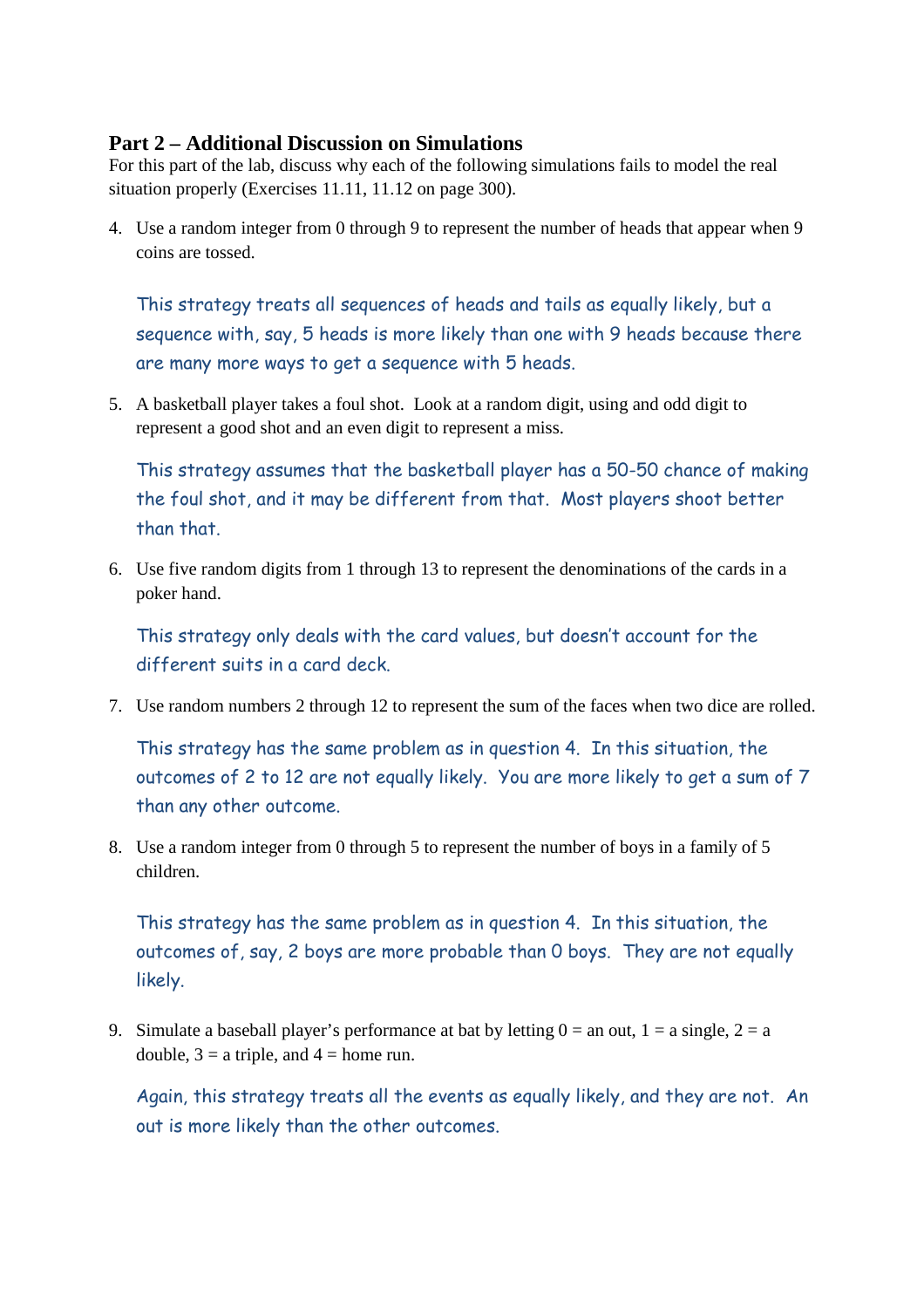## **Part 3 – A Sample Design**

In this part, we'll investigate the sample design of a survey. What follows here is a description of the National Survey of College Graduates, a survey conducted by the National Science Foundation. Please read through it and answer the questions below.

Source: http://www.nsf.gov/statistics/srvygrads/#design

10. What is the target population for this survey?

The target population of the 2003 survey consisted of all individuals:

- Under age 76 as of the survey reference date (i.e. born after September 30, 1927)
- Who received a bachelor's degree or higher prior to April 1, 2000
- Who were living in a housing unit or noninstitutionalized group quarters as of April 1, 2000, and
- Who resided in the 50 states, the District of Columbia, Puerto Rico, or the other outlying U.S. territories as of April 2000 and the survey reference week of October 1, 2003.
- 11. Where did NSF get the list of people to sample from? This master list of all the people available is the *sampling frame*. The list came from several places. The 2000 Decennial Census long form respondents, the 1999 NSCG, and the 2001 NSRCG were used.
- 12. How many people were sampled? Were there any problems/changes that had to be made? The initial sample size was set at 201,220. Problems with the data included
	- blank names and addresses were removed
	- interviewing due to cost reasons
	- all cases with imputed educational attainment data on the Census were removed

The final 2003 survey sample size was 170,797.

- 13. What kind of sampling was done for this survey? The NSCG sample was stratified by four sampling variables: demographic group, highest degree type, occupation, and sex.
- 14. How was the data collected? Why do you think the NSF used a combination of different methods?

Several methods were used: mail-in questionnaires, phone interviews, and personal interviews.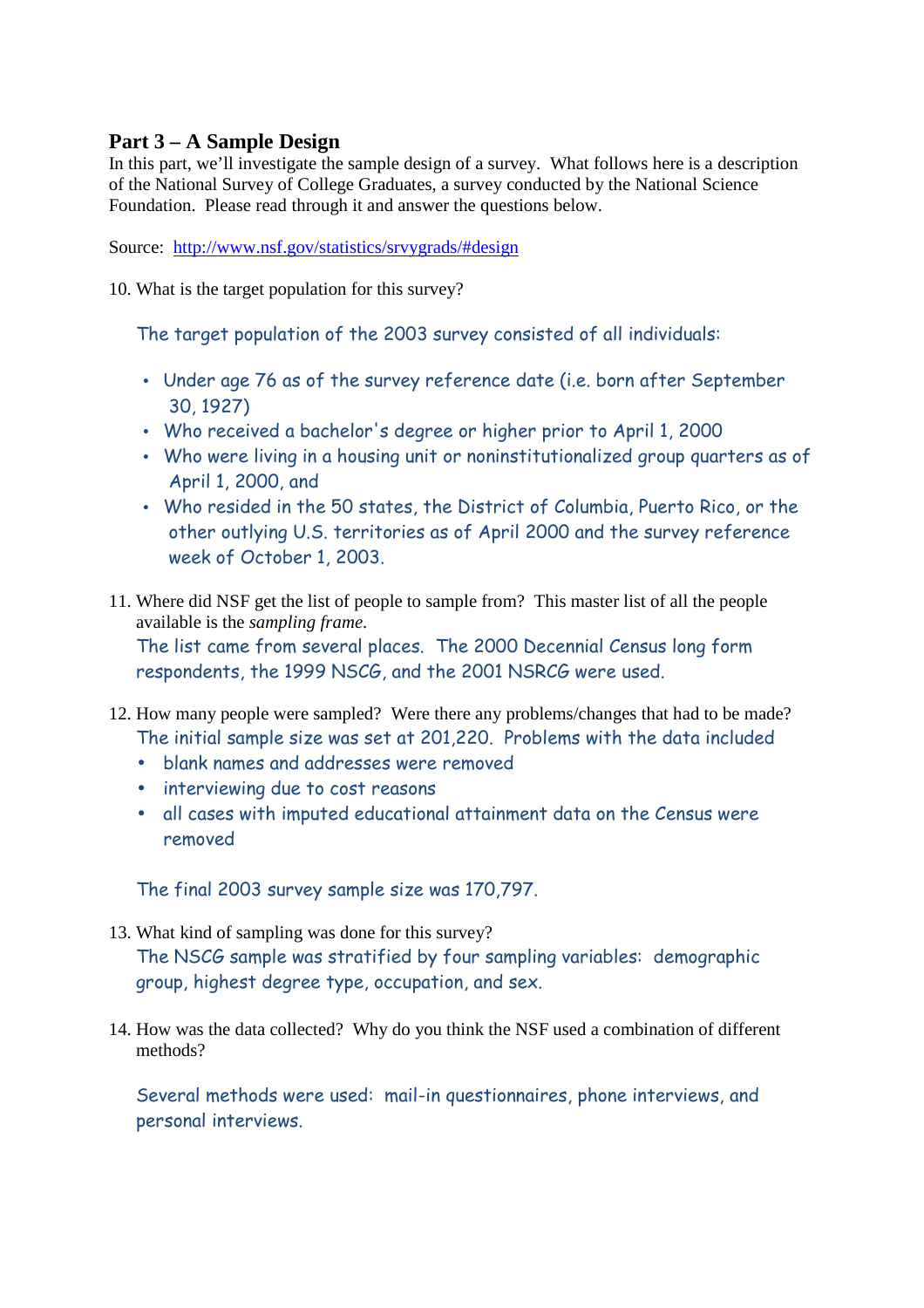#### **1. Overview (2003 survey cycle)**

#### **a. Purpose**

The National Survey of College Graduates (NSCG) is a longitudinal survey, designed to provide data on the number and characteristics of experienced individuals with education and/or employment in science and The National Survey of College Graduates (NSCG) is a longitudinal survey, designed to provide data on the<br>number and characteristics of experienced individuals with education and/or employment in science and<br>engineering (S opportunity to study the education and career paths of the nation's college college-educated individuals and various characteristics of college-educated individuals in the workforce such as salaries, whether the collegeeducated population was working in their highest degree field of study, specific occupations, and a gender breakdown of the workforce.

The results of this survey are vital for educational planners within the federal government and in academia. Employers in all sectors (education, industry, and government) use the survey results to understand trends in employment opportunities and salaries in various degree fields and to evaluate the effectiveness of equal opportunity efforts. This survey is designed to complement the other surveys of scientists and engineers conducted by SRS in order to provide a comprehensive picture of the number and characteristics of The results of this survey are vital for educational planners within the federal government and in academployers in all sectors (education, industry, and government) use the survey results to understand in employment oppor combined system is known as SESTAT (Scientists and Engineers Statistical Data System).

Data from the 2003 NSCG are used to update the 1993 NSCG findings.

#### **b. Respondents**

combined system is known as SESTAT (Scientists and Engineers Statistical Data System).<br>Data from the 2003 NSCG are used to update the 1993 NSCG findings.<br>**b. Respondents**<br>2003 survey respondents were individuals living in holding a bachelor's or higher degree in any field, and under age 76.

#### **c. Key variables**

- Academic employment (positions, rank and tenure)
- Age
- Citizenship status
- Country of birth
- Country of citizenship
- Disability status
- Educational history (for each degree held: field, level, when received) iables<br>
iables<br>
iables<br>
iables<br>
ademic employment (positions, rank and tenure)<br>
e<br>
izenship status<br>
untry of citizenship<br>
untry of citizenship<br>
status<br>
untry of citizenship<br>
status<br>
ucational history (for each degree held:
- Employment status (unemployed, employed full time, or employed part time)
- Geographic place of employment
- Immigrant module (year of entry, type of entry visa, reason(s) for coming to U.S., etc.)
- Labor force status
- Marital status
- Number of children
- Occupation (current or past job)
- Primary work activity (e.g., teaching, basic research, etc.)
- Publication and patent activities
- Race/ethnicity
- **Salary**
- Satisfaction and importance of various aspects of job
- School enrollment status
- Sector of employment (academia, industry, government)
- Sex
- Work-related training

**2. Survey Design**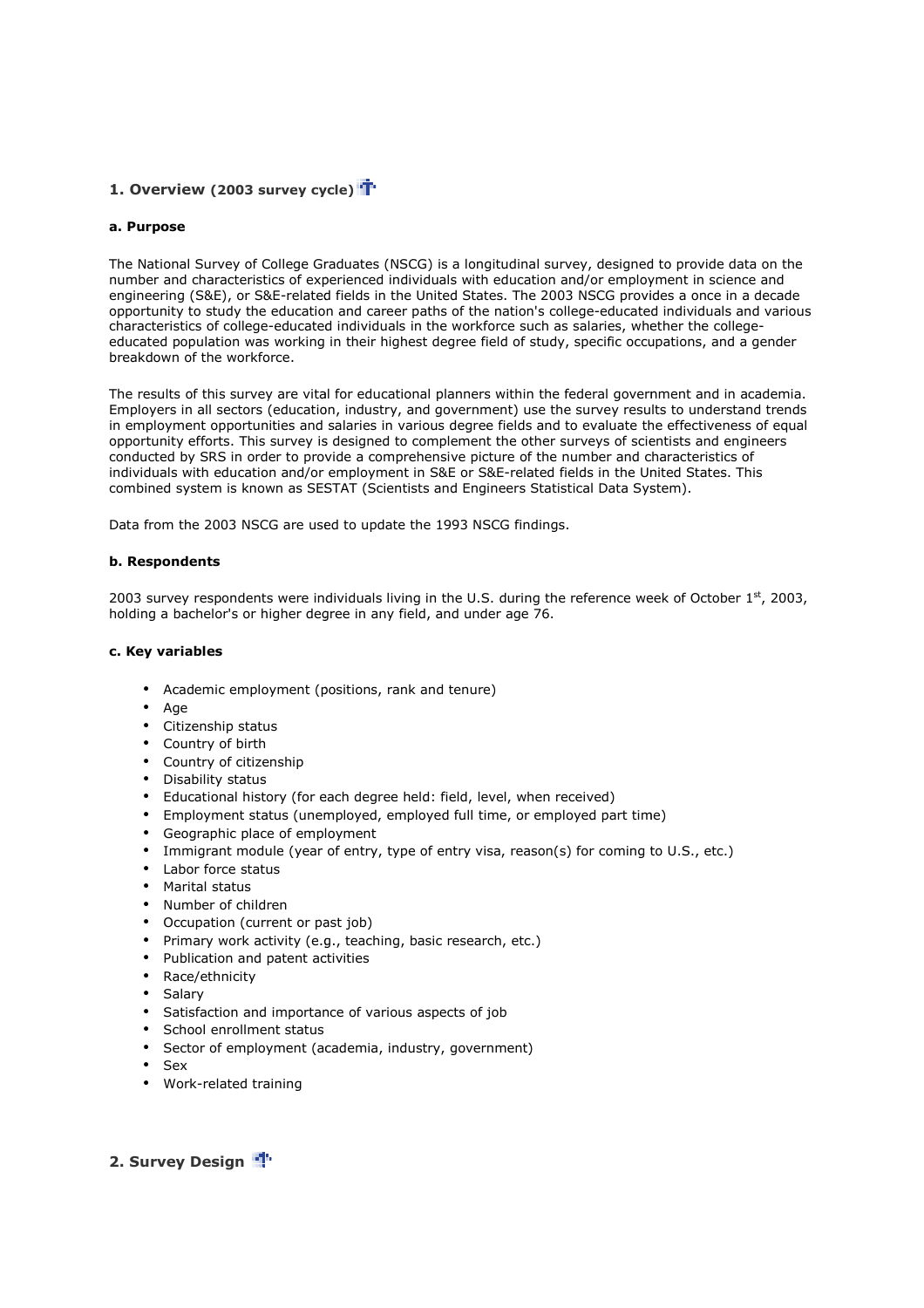#### **a. Target population and sample frame**

The target population of the 2003 survey consisted of all individuals:

- Under age 76 as of the survey reference date (i.e. born after September 30, 1927)
- Who received a bachelor's degree or higher prior to April 1, 2000
- Who were living in a housing unit or noninstitutionalized group quarters as of April 1, 2000, and
- Who resided in the 50 states, the District of Columbia, Puerto Rico, or the other outlying U.S. territories as of April 2000 and the survey reference week of October 1, 2003.

The 2003 NSCG serves as the baseline survey for future survey cycles in the current decade, much as the 1993 NSCG did. The 2003 survey included a sample of respondents to the 2000 Decennial Census long form who indicated they had a baccalaureate degree or higher in any field of study. However, those holding a Ph.D. earned in the U.S. in an S&E field will not be followed in the future NSCG survey cycles as these individuals are covered in a companion SESTAT survey—the Survey of Doctorate Recipients (SDR).

2003 NSCG also included two different samples of "old cohort" panel cases from earlier surveys. Cases in the "old cohort" sampling frame were either drawn from the 1999 NSCG respondents who originated from the 1993 NSCG (based on the 1990 Decennial Census long form) or panel respondents from the 1993-2001 National Survey of Recent College Graduates (NSRCG). A sample of respondents to the 1999 NSCG (1993 NSCG cases and 1993-1999 NSRCG cases) were included in the 2003 NSCG to allow methodological research to compare the quality and reliability of estimates based on continuation of the cases from the 1990s with those based on a new frame from the 2000 census. A sample of respondents from the 2001 NSRCG were included in the 2003 NSCG to cover new S&E degree recipients between April 15, 2000 and June 30, 2000 to provide complete coverage of the S&E degree holders in the 2003 SESTAT integrated database. The 2003 NSCG file does not include any of the "old cohort" cases and these cases are omitted from the discussions below **[1]**.

#### **b. Sample design**

The sample frame for the 2003 survey was drawn from the 2000 Decennial Census long form responses to determine initial eligibility status and stratification cells for the sampling frame. Cases were eligible if they were living in a housing unit or non-institutionalized group quarters; had received a bachelor's degree or higher; resided in the 50 states, the District of Columbia, Puerto Rico, or the other outlying U.S. territories; all as of April 2000; and were age 75 or less as of the 2003 survey reference date of October 1<sup>st</sup> (i.e., born after September 30, 1927).

The goals of the 2003 NSCG sample design were:

- Develop a design that was comparable to the sample design used in the other two SESTAT surveys;
- Address the sampling inefficiencies that existed in the 1990s NSCG design based on the 1990 Census long form responses to the extent possible;
- Use caution when developing sampling rates in an effort to reduce the sampling rate range across all strata; and
- Allocate the sample to provide complete coverage of science and engineering (S&E) and non-S&E degree holders.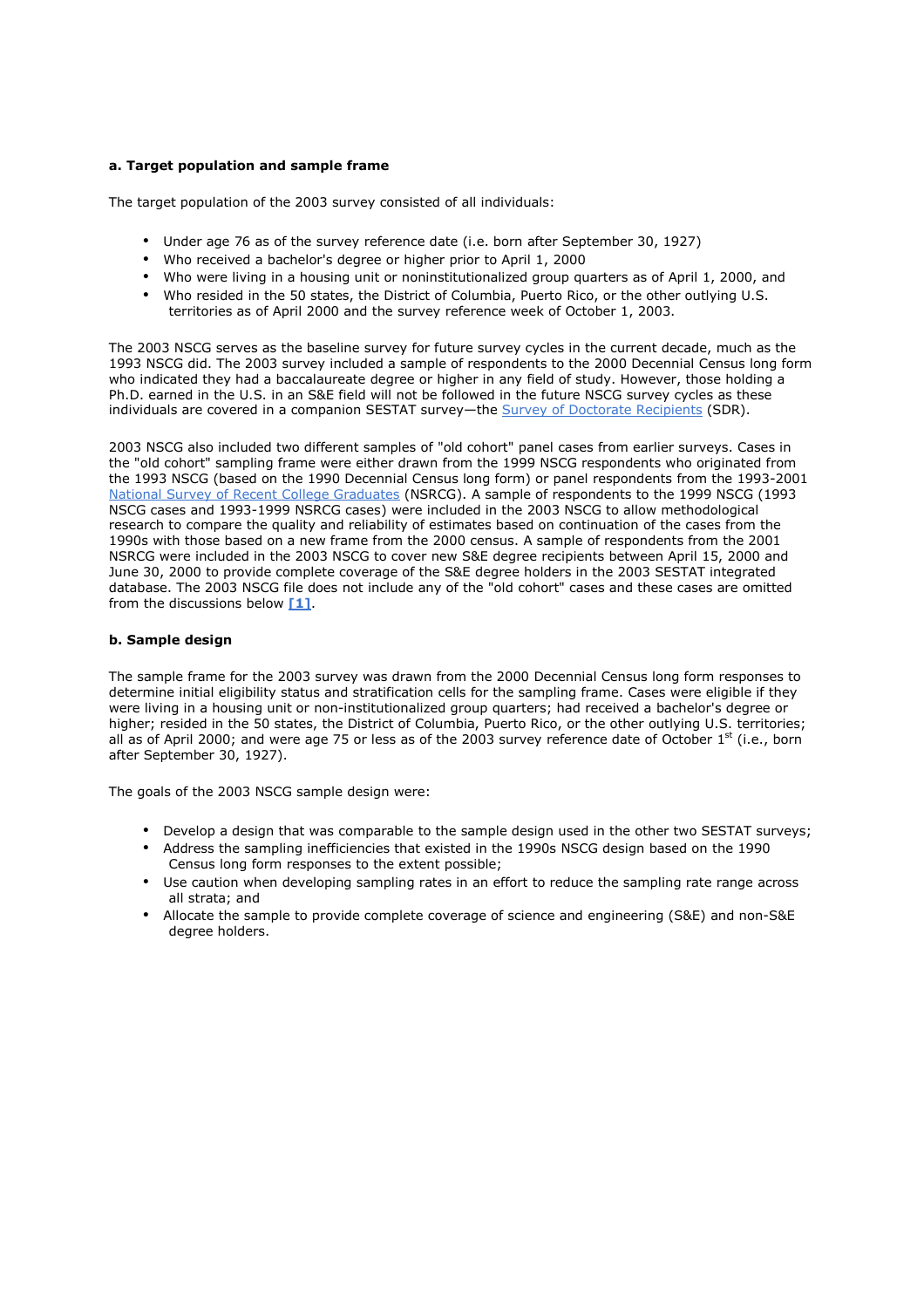The NSCG sample was stratified by four sampling variables:

- Demographic Group (8 levels) a composite variable that captured disability status, ethnicity, race, citizenship status at birth, and likelihood of a U.S.-earned degree.
- Highest Degree Type (3 levels) Bachelor's, Master's, Professional degree, or Doctoral degree. A small number of professional degree cases were grouped with the bachelor's degree cases for stratification purposes.
- Occupation (30 levels) the other two SESTAT surveys (NSRCG and SDR) categorize the sample degree into one of the five specific S&E fields (Life Sciences, Mathematics/Computer Sciences, Physical Sciences, Social Sciences, and Engineering). However, because the 2000 Decennial Census long form did not collect degree field information, Decennial Census reported occupation was used as a proxy variable for degree field.
- Sex (2 levels) male and female.

The initial sample size of the 2003 NSCG was set at 201,220. After the cases with blank names and addresses were removed, 197,834 cases remained in the sample. The final sample size was reduced to 177,320 for interviewing due to cost reasons. After data collection, analysis showed that a disproportionate number of cases requiring personal follow-up who had been imputed as college degree holders on the 2000 Census data actually did not have at least a bachelor's degree. To address concerns about coverage bias related to the imputed degree cases being identified as ineligible (i.e., no bachelor's degree), all cases with imputed educational attainment data on the Census were removed from the sample to increase the probability that all the necessary sampling criteria were satisfied. There were 6,523 of these "imputed degree" cases in the sample resulting in a final 2003 survey sample size of 170,797.

For the old cohort, the initial sample size was set at 40,073.

#### **c. Data collection techniques**

The Bureau of the Census conducted the NSCG for NSF. Initial data collection was done through the use of a self-administered mail survey using a prenotification letter, a first mailing, a reminder letter, and a second mailing. If the sample person did not respond to any of the various mailings, automated reminder phone calls were made using a software package called Phone Tree.

Nonrespondents to the mail questionnaire were followed up using computer-assisted telephone interviewing. If the paper questionnaire was not returned and telephone follow-up attempts failed, for certain selected cases, a personal visit (CAPI) was conducted.

Information in the 2003 survey was collected for the week of October 1, 2003. Data collection took place between October 2003 and August 2004.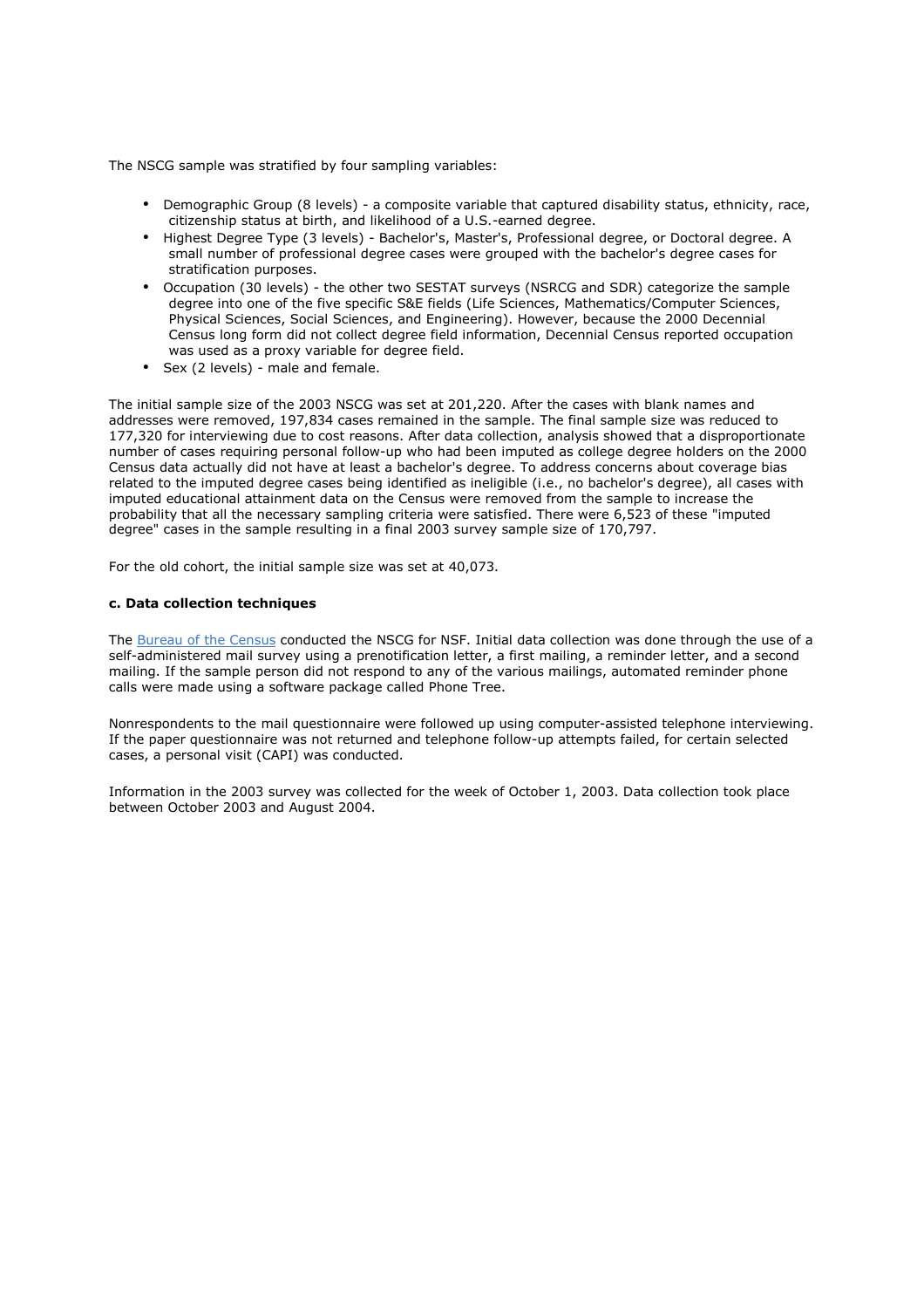# **Probability**

## **Part 4 – Basic Probability**

15. Describe the sample space for the following situations:

a.) Ask whether a student did or did not take a math class in each of the 2 previous years.

**Let Y be the event that the student took a math class in one year. S = {YY, YN, NY, NN}** 

b.) Record a student's grade at the end of the course.

**S = {A, B, C, D, F}**

c.) Ask how much time the student spent studying during the past 24 hours.

**S = {any time between 0 and 24 hours}** 

d.) A basketball player shoots 3 free throws. You record the number of baskets she makes.

**S = {0, 1, 2, 3}** 

e.) A basketball player shoots 3 free throws. You record the sequence of hits and misses.

**Let H be the event that the player makes a single shot. Let m be the event that the player misses the shot. S = {HHH, HHM, HMH, MHH, HMM, MHM, MMH, MMM}**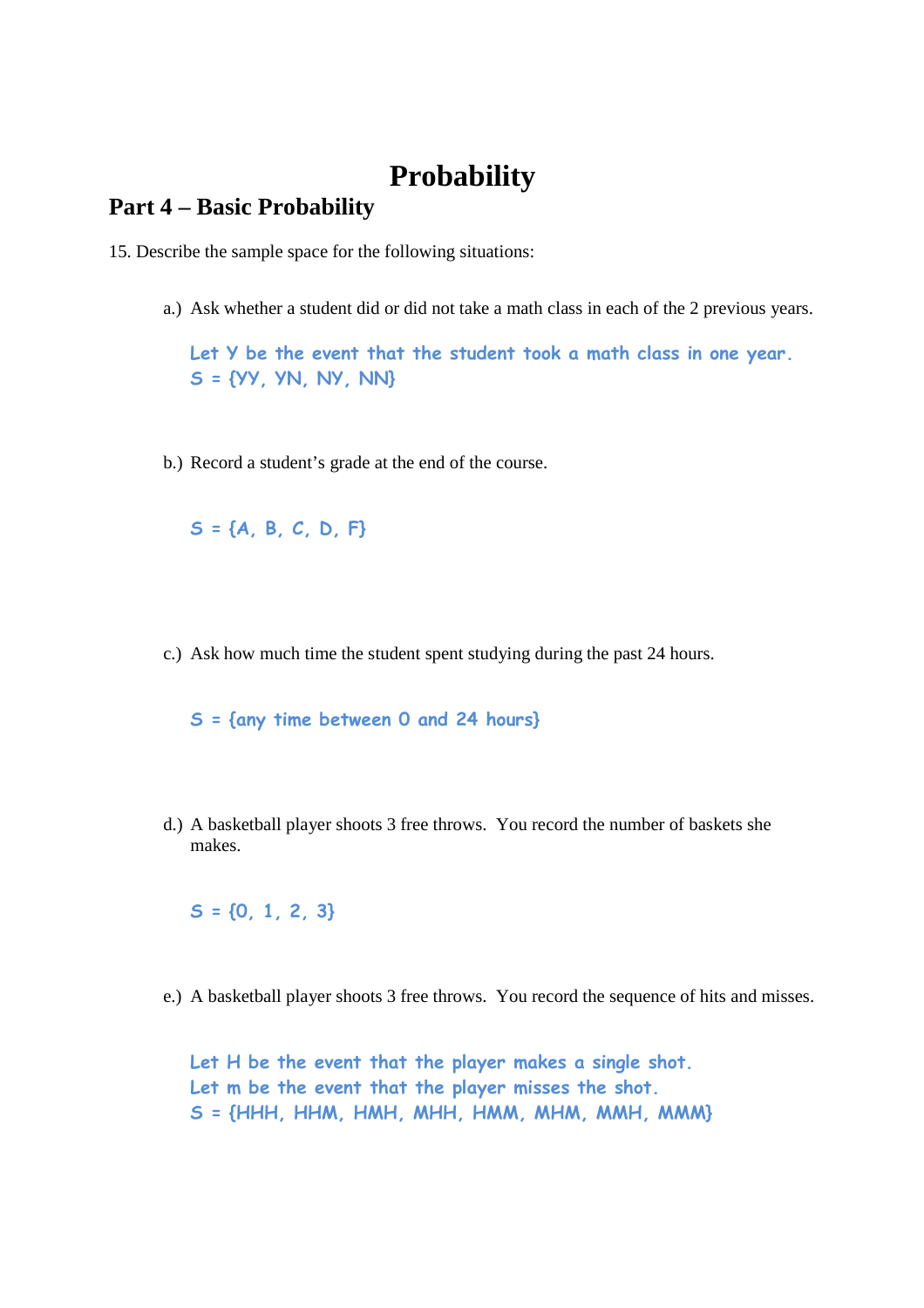16. Car colors: Choose a new car or light truck at random and note its color. Here are the probabilities of the most popular colors for vehicles made in North America in 2001:

| Color              | Silver | White | <b>Black</b> | Blue | Red  | Green |
|--------------------|--------|-------|--------------|------|------|-------|
| Probability   .210 |        | .156  | .112         | .    | .099 | .076  |

a.) What is the probability that the vehicle you choose has any color other than the 6 listed?

```
P(not listed) = 1 – P(listed) 
            = 1 – (0.210 + 0.156 + 0.112 + 0.112 + 0.099 + 0.076) 
             = 1 – 0.765 
             = 0.235
```
**There is a 23.5% change that the vehicle chosen is one other than those listed.** 

b.) What is the probability that a randomly chosen vehicle is either silver or white?

**Because the events are disjoint, P(silver or white) = P(silver) + P(white) = 0.210 + 0.156 = 0.366** 

**There's a 36.6% probability that a randomly chosen vehicle is silver or white.**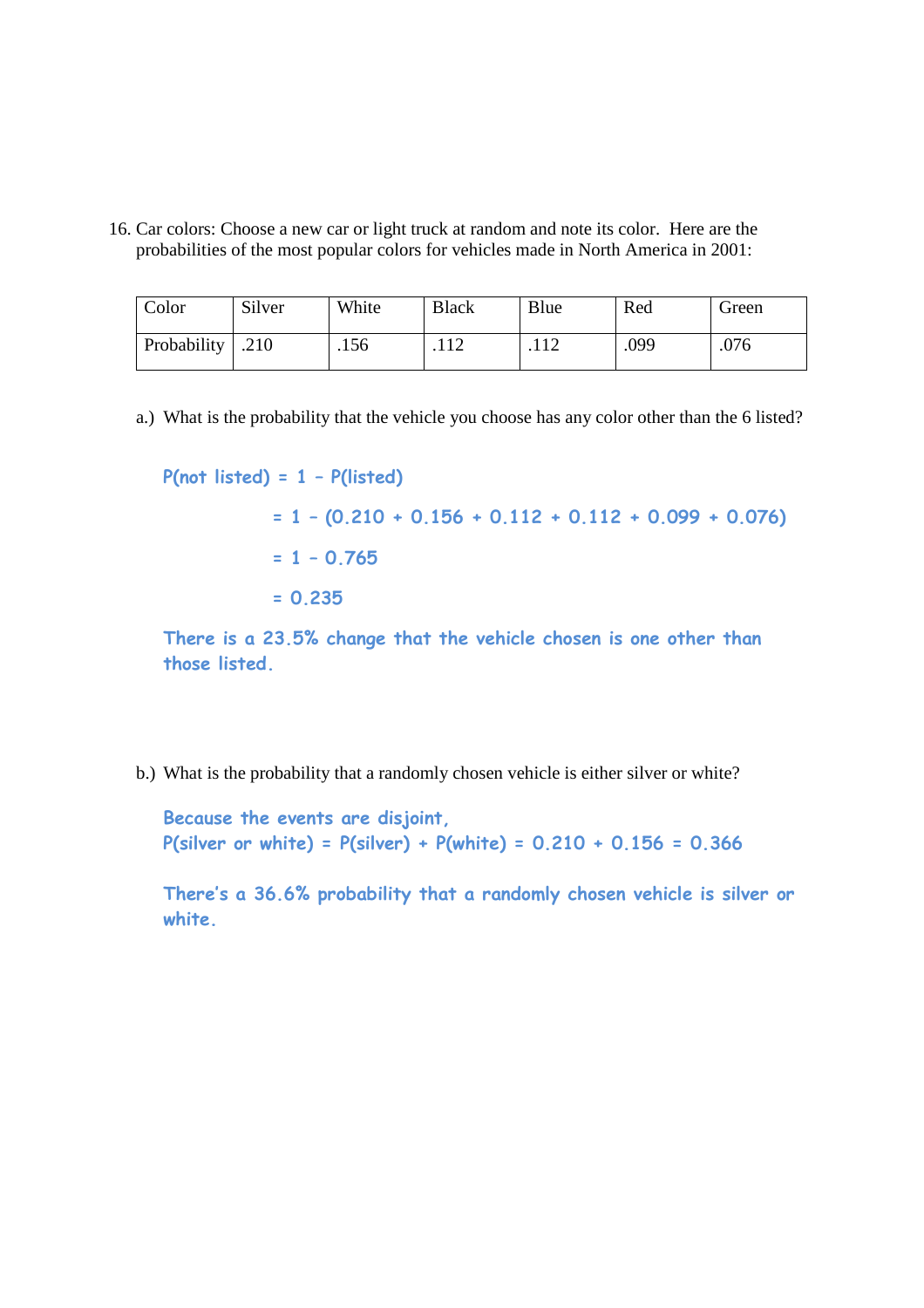EXAMPLE SCENARIO: As discussed in class, consider rolling two dice and recording the numbers on the faces showing. The sample space of such a random circumstance is given below.

# Second Die 1 2 3 4 5 6 First Die  $1 | (1, 1) (1, 2) | (1, 3) (1, 4) (1, 5) (1, 6)$ 2  $(2, 1)$   $(2, 2)$   $(2, 3)$   $(2, 4)$   $(2, 5)$   $(2, 6)$  $3 \binom{(3, 1)}{3, 2} \binom{(3, 3)}{3, 4} \binom{(3, 5)}{3, 6}$ 4  $(4, 1)$   $(4, 2)$   $(4, 3)$   $(4, 4)$   $(4, 5)$   $(4, 6)$  $5 \mid (5, 1) \mid (5, 2) \mid (5, 3) \mid (5, 4) \mid (5, 5) \mid (5, 6)$ 6 (6, 2) (6, 3) (6, 4) (6, 5) (6, 6)

#### **Rolling Two Dice Sample Space**

Let  $A =$  the event that the sum of the two dice is equal to 7. Let  $B =$  the event that one of the dice shows a 3.

17. Use the probability rules and the sample space to calculate the following probabilities:

a. Find the probability that the sum of the two dice is equal to 7. i.e., P(A) **There are a total of 36 outcomes, and 6 of them give a sum of 7.**

$$
P(A) = \frac{6}{36} = \frac{1}{6} = 0.1667
$$

b. Find the probability that one of the dice shows a 3. **In class I told some of you to ignore the case where both show a 3. I'm going to include it in these solutions. The question wording is unclear.** 

$$
P
$$
(one dice is a 3) =  $\frac{11}{36}$  = 0.3056

c. Find the probability that the sum of the two dice is not equal to 7. i.e.,  $P(A^C)$ 

$$
P(A^C) = 1 - P(A) = \frac{30}{36} = \frac{5}{6} = 0.8333
$$

d. Calculate the probability that the sum of the two dice is equal to 7 or that one of the dice shows a 3. i.e., P(A or B).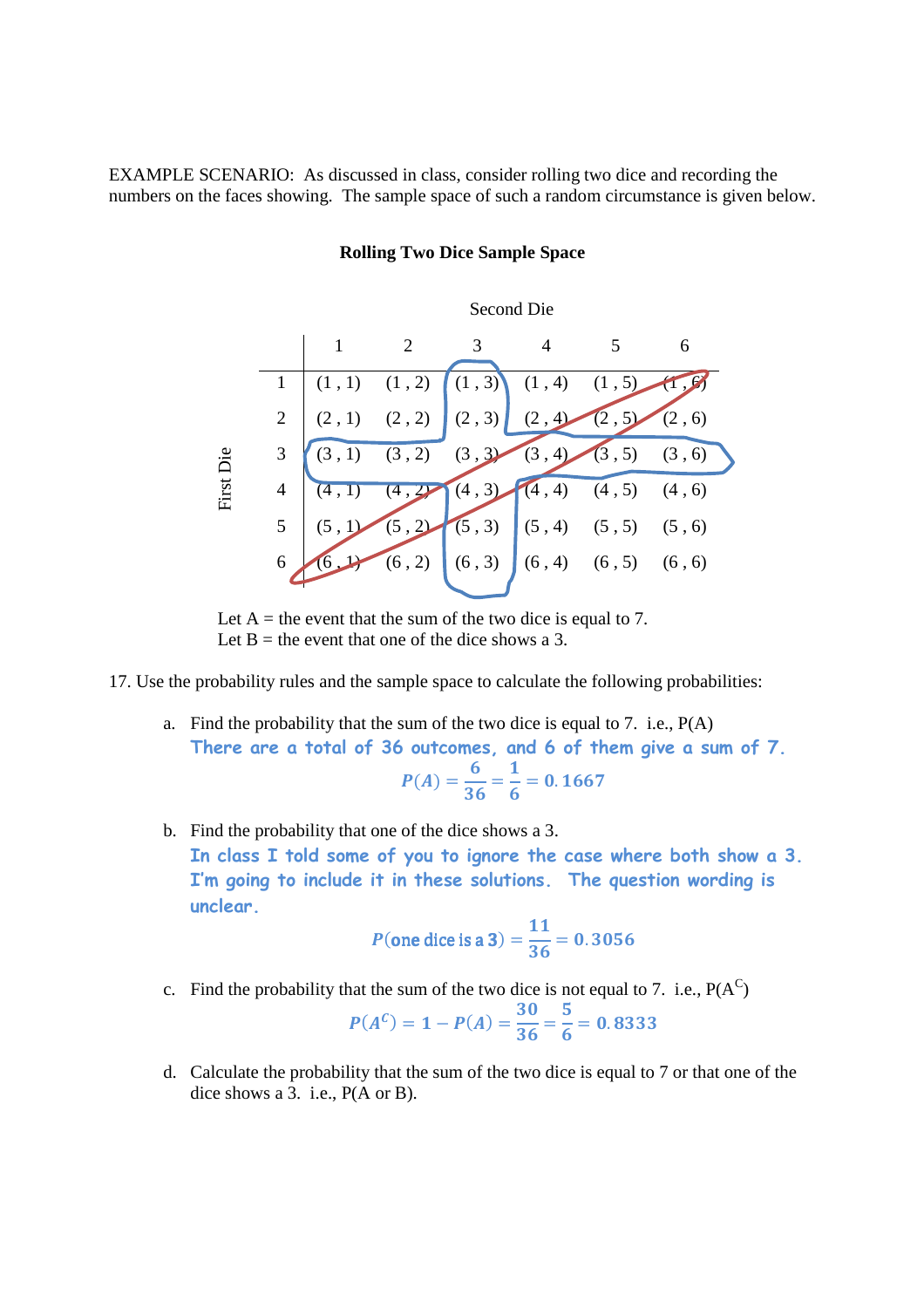$$
P(A \text{ or } B) = P(A) + P(B) - P(A \text{ and } B) = \frac{6}{36} + \frac{11}{26} - \frac{2}{36} = \frac{15}{26} = 0.4167
$$

## **Part 5 – Probability and the Lottery**





In this section, we'll explore calculating probabilities using the popular Mega Millions Lottery game.

### **How to play Mega Millions**

Pick 5 different numbered balls between 1 and 56, and a megaball number between 1 and 46 for each \$1 play. The megaball number can be the same as one of the first five numbers on your play line.

Formulas we'll need

Probability of Event  $A = P(A) = \frac{\text{Number of ways to get event A}}{\text{Total number of possibilities}}$ Number of ways to get event A<br>Total number of possibilities

Number of Combinations of *N* items taken *n* at a time  $= \binom{N}{n} = \frac{N!}{n! (N-n)!}$ 

The *N*! does not mean we are excited about the number *N*. It is shorthand:

$$
N! = N(N-1)(N-2)\cdots 2\cdot 1
$$

For example,  $5! = 5 \times 4 \times 3 \times 2 \times 1 = 120$ 

### **Hitting the Jackpot**

Find the probability of hitting the jackpot. Let A be the event that we hit the jackpot. What does this mean? This means that we matched all 5 numbers drawn, and also matched the megaball. shorthand:<br>1<br>hat we hit the jackpot. What do<br>nd also matched the megaball.

18. How many ways can we match the winning five numbers and the powerball?  $\_\_\_\_1$ 

Now, how many total possibilities are there? Let's think of the steps involved:

- w, how many total possibilities are there? Let's think of the steps involved:<br>● Draw 5 white balls out of 56. One example would be the balls 1-15-34-11-46. Another would be 2-1-31-19-17. Obviously, there are way too many possibilities to write down. But, we can use the combinations formula to find the number of ways to pick 5 balls out of 56. ny ways can we match the winning five numbers and the power<br>hany total possibilities are there? Let's think of the steps involved we to 5 white balls out of 56. One example would be the balls 1-15 1-19-17. Obviously, there are way too many possibilities to write do the combinations formula to find the number of ways to pick 5 ball a single megaball from the balls numbered 1 to 46. So, there are 46
- Next, we draw a single megaball from the balls numbered 1 to 46. So, there are 46 possible choices of megaball.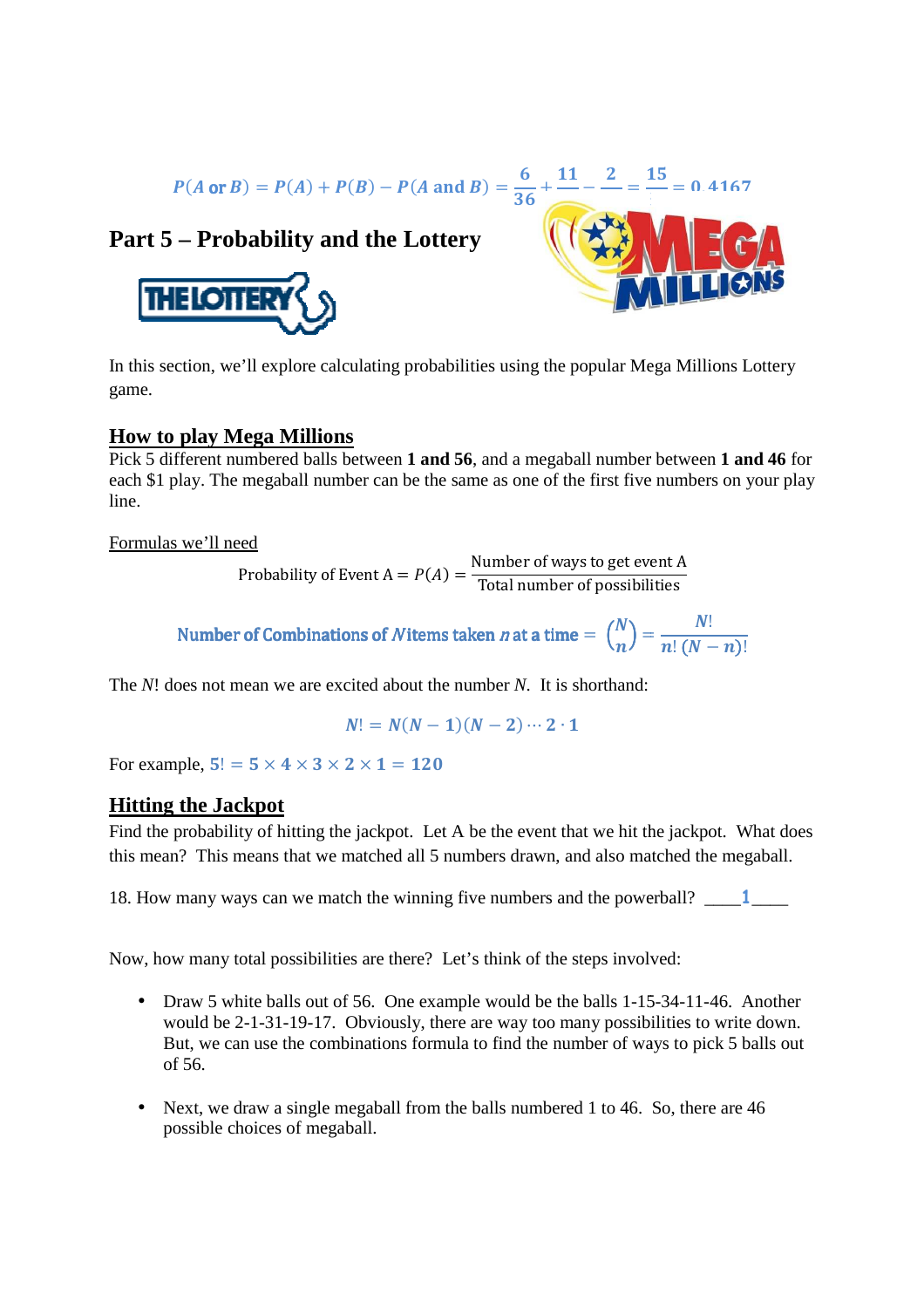We can use R to compute this. There's no function native to R that will compute the number of combinations, but we can write one. To do this, we'll open R without R commander.

- Open R
- In the "R Console" window, paste the following onto the line with the ">" symbol and press ENTER.

```
combinations \leq -\text{function}(N,n) outnum <- factorial(N)/(factorial(n)*factorial(N-n)) 
   outnum 
   }
```
• Now, to compute the number of combinations of 5 balls out of 56, enter > combinations(56,5)

19. Calculate the number of ways to get 5 balls out of 56. \_**3,819,816**\_\_

20. Take  $46 \times$  your answer to number 5 to get the total number of possibilities:

 \_**175,711,536**\_ Note: You can use R like a calculator simply by typing expressions at the ">" prompt.  $> 3*5$ 

21. So, the probability of hitting the jackpot is:

Now you can see why lotteries are sometimes called a tax on people who don't know statistics.  $©$ 

**Hitting the \$10,000 prize** Finding this probability is a bit trickier. We already know the total number of possibilities, though, so we just need to worry about finding the number of ways to win the \$10,000 prize. Let B be the event that we won the \$10,000 prize.

What does this mean? It means we matched four of the 5 winning numbers, and the megaball.

How many ways can we match 4 numbers out of 5? We can use combinations again. To win, we need choose any 4 of the 5 winning numbers, or find  $\binom{5}{4}$  $\binom{5}{4}$ . Now, there are 51 numbers left over, and we are picking 1 of them, or  $\binom{51}{1}$  $\binom{11}{1}$ . So the total number of winning white ball combinations is  $\binom{5}{4}$  $\binom{5}{4}$  ×  $\binom{51}{1}$ . For the megaball, we need to pick the 1 winning ball. We multiply these together to get the total number of winning \$10,000 prize tickets possible.

22. The total number of winning \$10,000 prize tickets is **255** 

23. The probability of winning the \$10,000 prize is

**255**  $\frac{255}{175{,}711{,}536} \approx \frac{1}{689{,}0}$ <mark>689,065</mark>

 $\frac{1}{175,711,536} \approx 0$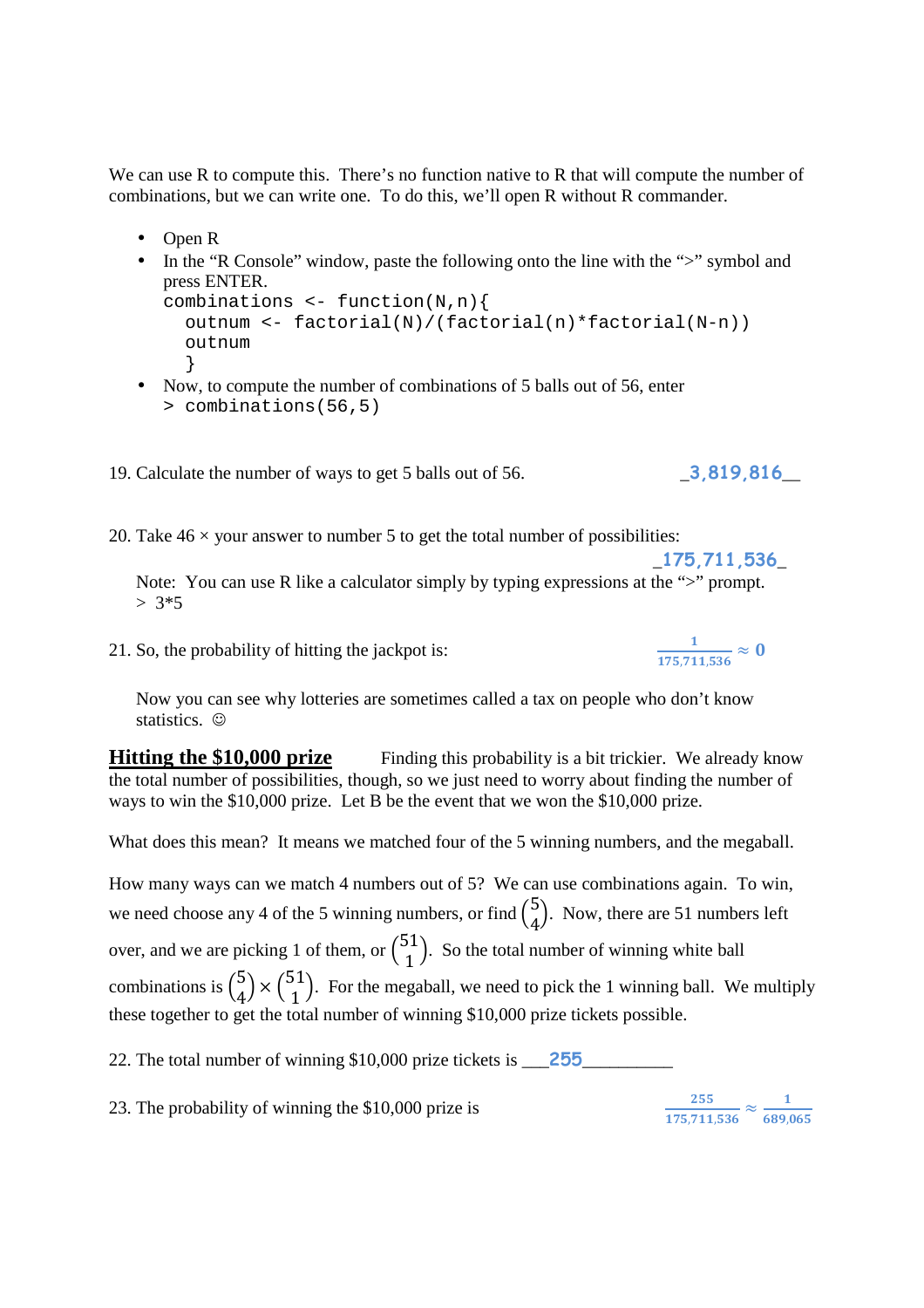| <b>Match</b>                | $+$    | <b>Megaball</b> | <b>Probability</b> | <b>Top Prize</b> |
|-----------------------------|--------|-----------------|--------------------|------------------|
| 5                           | $+$    |                 | 1 in 175,711,536   | <b>JACKPOT</b>   |
| 5                           |        |                 | 1 in 3,904,701     | \$250,000**      |
| 4                           | $+$    |                 | 1 in 689,065       | \$10,000**       |
| $\overline{4}$              |        |                 | 1 in 15,313        | $$150**$         |
| 3                           | $+$    |                 | 1 in 13,781        | $$150**$         |
| $\mathcal{D}_{\mathcal{L}}$ | $+$    |                 | 1 in 844           | \$10             |
| 3                           |        |                 | 1 in 306           | \$7              |
|                             | $^{+}$ |                 | 1 in 141           | \$3              |
| $\Omega$                    | $+$    |                 | $1$ in $75$        | \$2              |

See if you can verify the probabilities for some of the other prizes in the table below:

\* Overall odds are 1 in 39.89.

\* Prizes based on a \$1 wager.

\* The jackpot will be divided evenly among winners.

# **Part 6 – Conditional Probability and Independence**

Conditional probability is the idea that the probability of an event can change if we are given additional information. If knowing that one event has happened changes the probability of another event, they are *dependent*.

The keyword phrase for conditional probability is "given that" or "if it is known that."

A good example of *dependent* events is drawing cards without replacement. Suppose you are interested in drawing two aces in a row. On the first draw, the probability of an ace is  $\frac{4}{52}$ . However, the probability of an ace on the second draw depends on what happened on the first draw. If the first card was an ace, then the probability of an ace on the second draw is  $\frac{3}{51}$ .

Otherwise, the probability is  $\frac{4}{51}$ .

Conditional probability is one of the most difficult concepts in this course. Intuition doesn't work quite so well here. I find that the best way to compute conditional probability is to use the computing formula or the idea of a restricted sample space.

Conditional Probability

- Formula  $P(A | B) = \frac{P(A \text{ and } B)}{P(B)}$  $(B)$  $P(A | B) = \frac{P(A \text{ and } B)}{P(B)}$  $P(B)$ =
- Another approach is to think of the restricted sample space. Use the given information to eliminate some possibilities from the sample space, and recomputed the probability.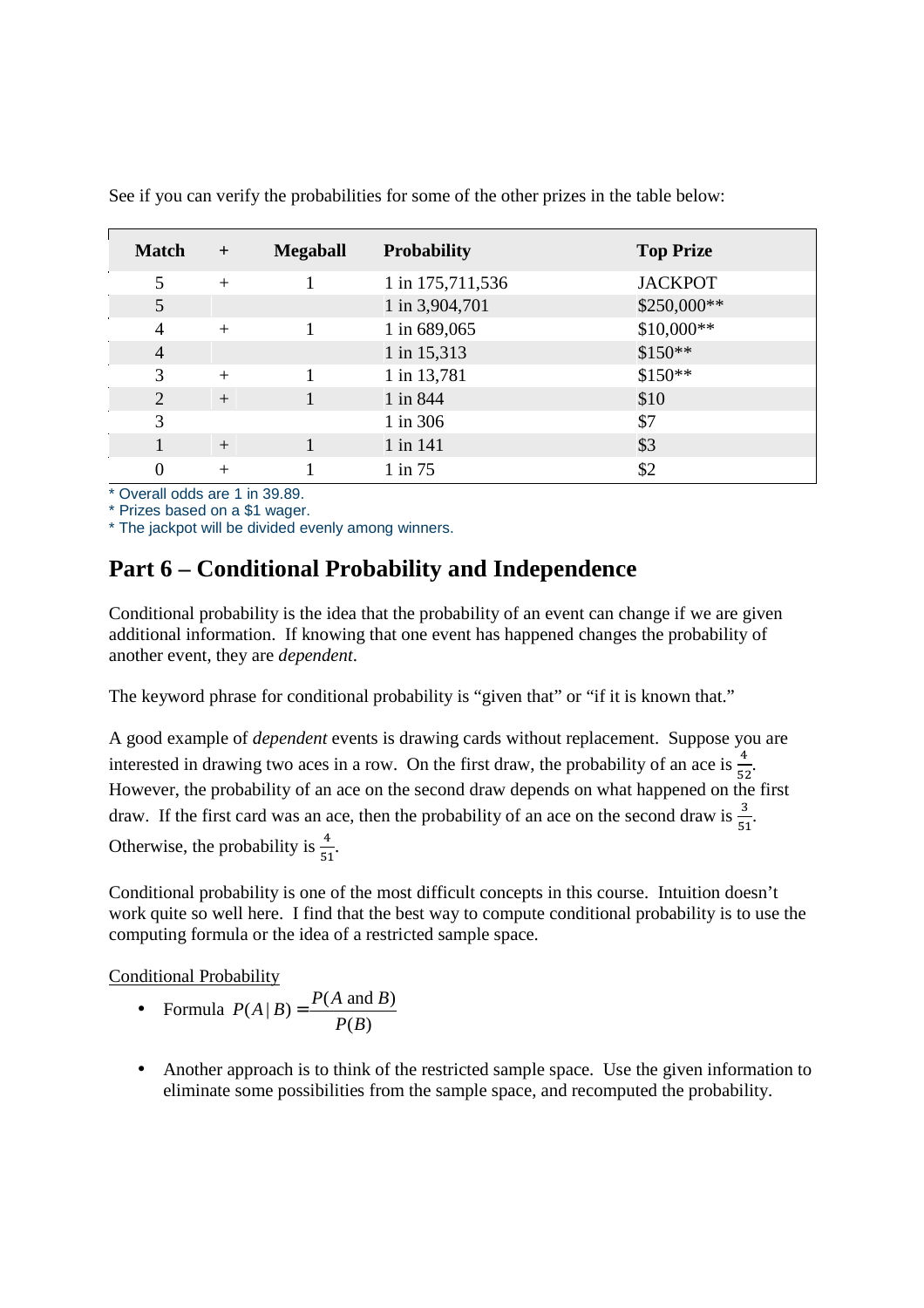24. For the dice example earlier in the lab, calculate the probability that the sum of the two dice is equal to 7, given that one of the dice shows a 3. i.e.,  $P(A | B)$ .

$$
P(A|B) = \frac{P(A \text{ and } B)}{P(B)} = \frac{\frac{2}{36}}{\frac{11}{36}} = \frac{2}{11} = 0.1818
$$

**The probability that the sum of the two dice is 7 given that one of the dice shows a 3 is 0.1818.** 

25. Calculate the probability that one of the dice shows a 3, given that the sum of the two dice is equal to 7. i.e.,  $P(B | A)$ .

$$
P(B|A) = \frac{P(A \text{ and } B)}{P(A)} = \frac{\frac{2}{36}}{\frac{6}{36}} = \frac{2}{6} = \frac{1}{3} = 0.33333
$$

**The probability that one of the dice shows a 3 given that the sum of the two dice is 7 is 0.3333.** 

26. There were 1,744 students at Amherst as of October 15, 2009. We find that 467 of them were first-time degree-seeking students, 189 of them were Hispanic, and 45 were both firsttime students and Hispanic.

Define the following events:

- F: Student is a first-time degree-seeking student
- H: Student is Hispanic.
- a. Use a Venn diagram to represent this information.

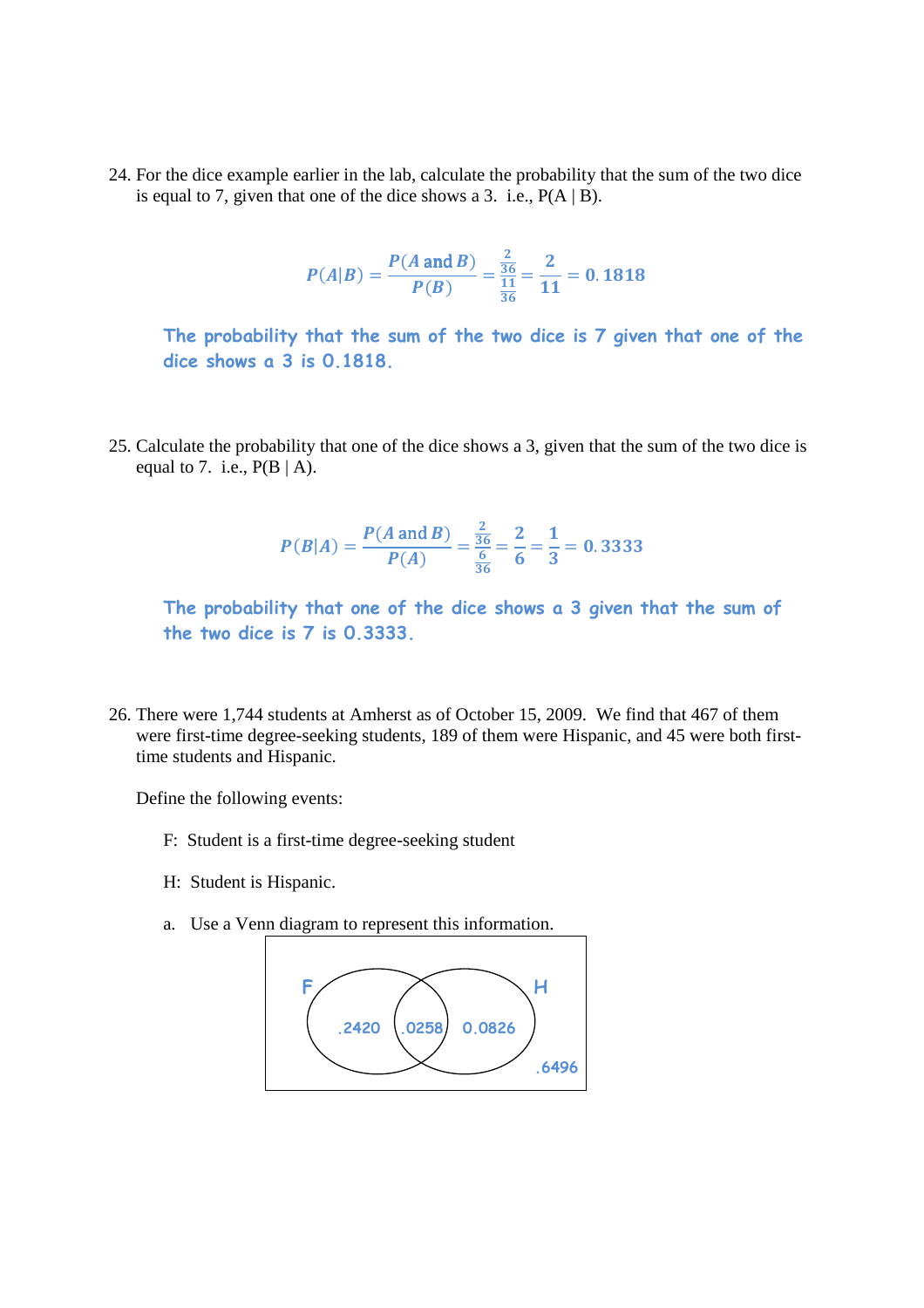If we randomly select one student, find the following probabilities:

- b.  $P(F \text{ or } H)$  $P(F \text{ or } H) = P(F) + P(H) - P(F \text{ and } H) = 0.2678 + 0.1084 - 0.0258$  $= 0.3504$
- c.  $P(F^C)$

$$
P(F^C) = 1 - P(F) = 1 - 0.2678 = 0.7322
$$

d.  $P(H^C)$ 

$$
P(H^C) = 1 - P(H) = 1 - 0.1084 = 0.8916
$$

e. P(F and H)

$$
P(F \text{ and } H) = 0.0258
$$

f.  $P(F | H)$ 

$$
P(F|H) = \frac{P(F \text{ and } H)}{P(H)} = \frac{0.0258}{0.1084} = 0.2380
$$

g.  $P(H | F)$ 

$$
P(H|F) = \frac{P(H \text{ and } F)}{P(F)} = \frac{0.0258}{0.2678} = 0.0963
$$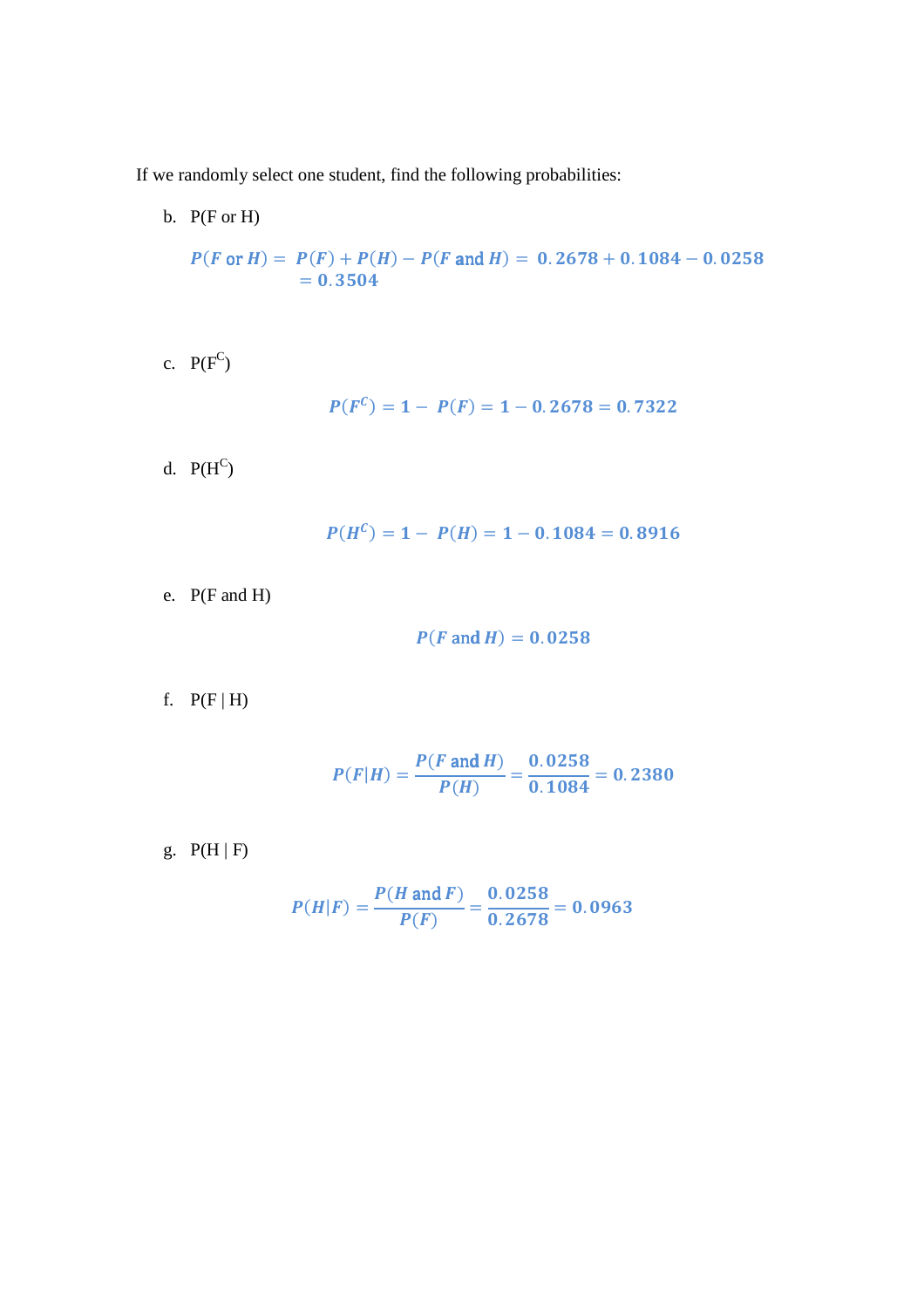27. Data was collected from a sample of Connecticut residents and is displayed in the following two-way table:

|                |           | <b>Income</b><br>$<$ \$25 $k$ | $$25k - $70k$ | > 70k | Total |
|----------------|-----------|-------------------------------|---------------|-------|-------|
|                | < 25      | 952                           | 1,050         | 53    | 2,055 |
| (years)<br>Age | $25 - 45$ | 456                           | 2,055         | 1,570 | 4,081 |
|                | > 45      | 54                            | 952           | 1,008 | 2,014 |
|                | Total     | 1,462                         | 4,057         | 2,631 | 8,150 |

Select one person at random from this study. Calculate the probability:

a.  $P(Age < 25) = \frac{2055}{8150} = 0.2521$ 

b. P(Age < 25 and Income > \$70,000) =  $\frac{53}{8150}$  = 0.0065

- c. P(Income < \$70,000) =  $\frac{1462+4057}{8150}$  $\frac{2+100!}{8150} = 0.6772$
- d. P(Age 25 45 or Income < \$25,000) =  $\frac{4081}{8150}$  $\frac{4081}{8150}+\frac{1462}{8150}$  $\frac{1462}{8150} - \frac{456}{8150}$  $\frac{188}{8150}$  = 0.6242
- e.  $P(Age < 25$  given Income > \$70,000)

**Let A = Event age is <25 Let I = Event that income is > 70k** 

$$
P(A|I) = \frac{P(A \text{ and } I)}{P(I)} + \frac{0.0065}{0.3228} = 0.0201
$$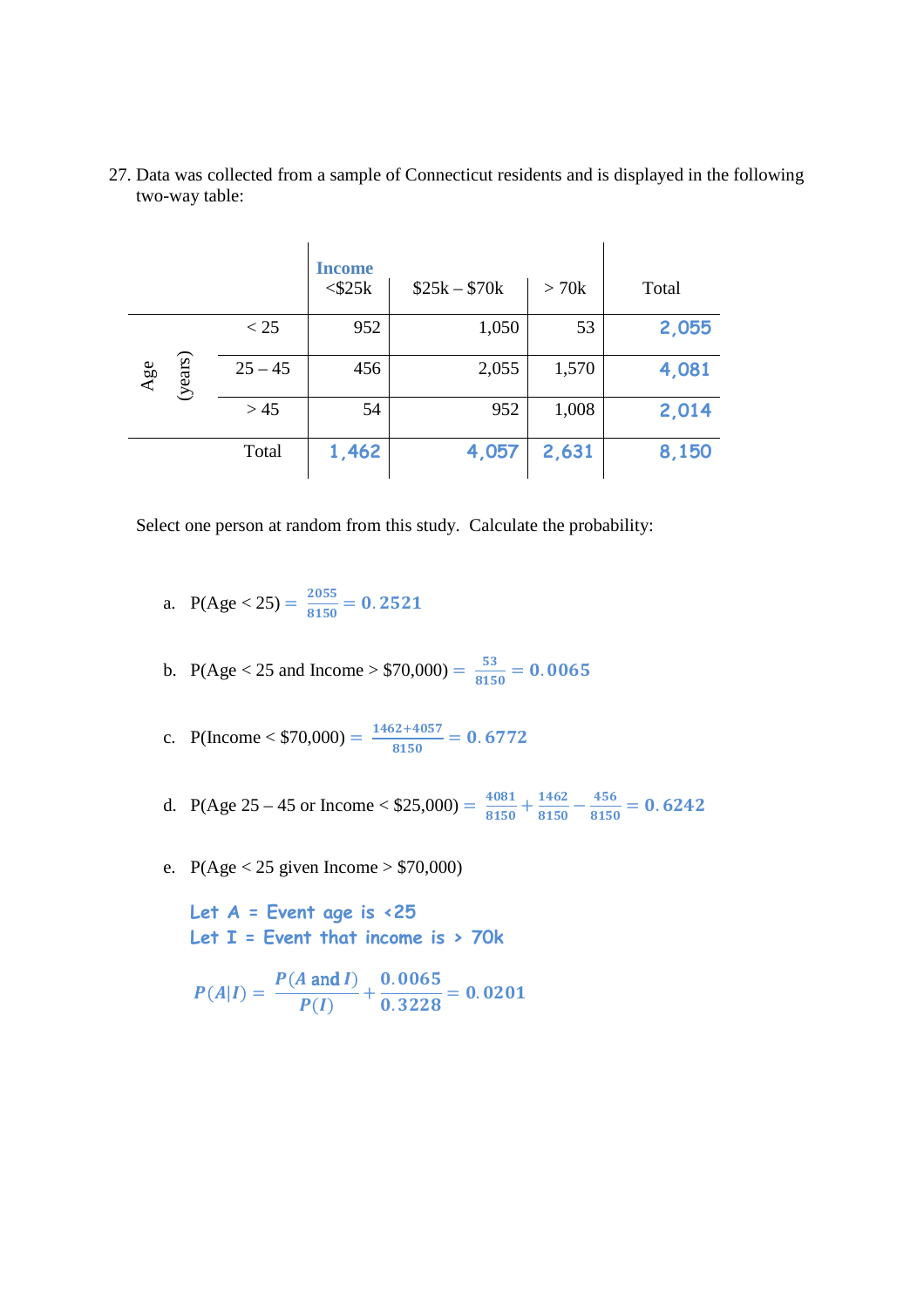f. P(Age  $25 - 45$  given Income < \$25,000)

$$
P(\text{Age } 25-45 | \text{ Income} < 25 \text{k}) = \frac{P(\text{Age } 25-45 \text{ and Income} < 25 \text{k})}{P(\text{income} < 25 \text{k})} = \frac{\frac{456}{8150}}{\frac{1462}{8150}} = 0.3119
$$

g. P(Income >  $$70,000$  given Age > 45)

$$
P(\text{Income} > 70 \text{k} | \text{Age} > 45) = \frac{P(\text{Income} > 70 \text{k} \text{ and } \text{Age} > 45)}{P(\text{Age} > 45)} = \frac{\frac{1008}{8150}}{\frac{2014}{8150}} = 0.5005
$$

## **Part 7: Tree Diagrams**

Testing for HIV: Enzyme immunoassay (EIA) tests are used to screen blood specimens for the presence of antibodies to HIV, the virus that causes AIDS. Antibodies indicate the presence of the virus. The test is quite accurate but not always correct. Here are approximate probabilities of positive and negative EIA outcomes when the blood tested does and does not actually contain antibodies to HIV:

| <b>Antibodies Present</b> |        |        |
|---------------------------|--------|--------|
|                           | 0.9985 | 0.0015 |
| Antibodies absent         |        |        |
|                           | 0.0060 | 0.9940 |

Suppose that 1% of a large population carries antibodies to HIV in their blood.